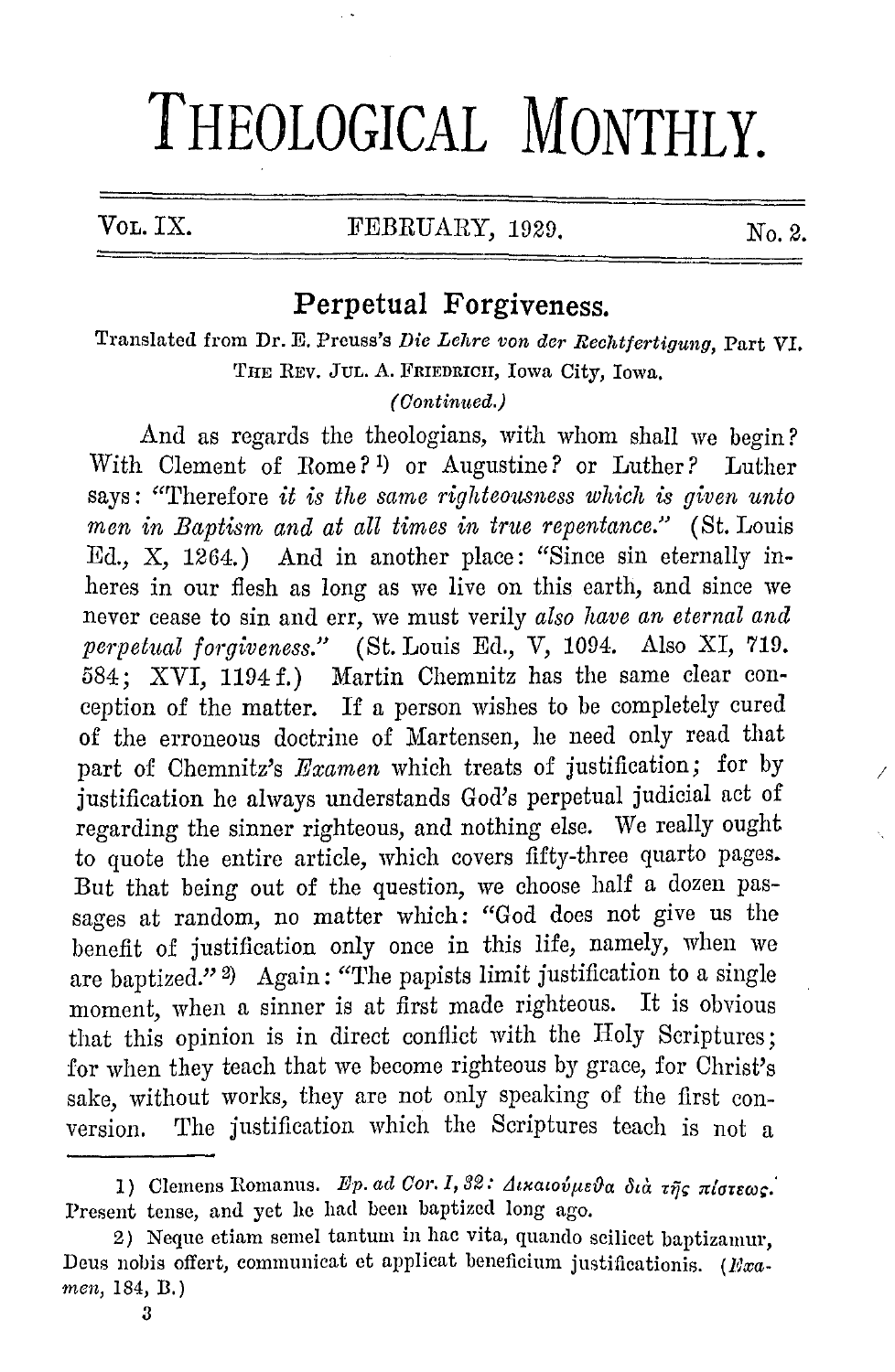## **BOOK REVIEW.**

The following Synodical Reports have appeared:  $-$ 

1. Of the *Texas District,* at whose sessions a German paper was read by *Rev. E. F. Moerbe* on Article VII of the Formula of Concord, "The Holy Supper of Christ," and an English one by *Rev.* E. *M. Robert* on "Stewardship and Its Application to the Modern Needs of the Church."

2. Of the *Ev. Luth. Synodical Conference*, at whose sessions *Prof. W. Arndt* read a paper on "Jesus Christ, Our Only and Eternal High Priest."

Doth of these reports were printed by Concordia Publishing House, St. Louis, Mo. Price of the first one, *45* cts.; of the second, 50 cts.

3. Of the *Ifonsas District,* at whose sessions a German paper was read by *Rev. Th. Juengei* dealing with "The Inspiration of the Scriptures," which has also been done into English. The report appears as the convention number of *Der Lutherische Bote von Kansas*. Order the special numbers from Mr. John Schimke, 105 E. Seventh St., Newton, Kans., or from Concordia Publishing House, St. Louis, Mo. State whether the German or English report is wanted. Each, 15 cts.

**Rex Amoris.** Dy *G. L. Wind.* 344 pages. \$1.75. (Concordia Publishing House, St. Louis, Mo. )

During the winter months, when cold evenings keep one indoors, such a book as Wind's new novel Rex Amoris makes good, wholesome reading for young folks. Since the literary market has much to offer in these days that ought not to get into the hands of Christian young people or any one else, attention ought to be called to such literature as is both interesting and edifying and neither wasteful of time nor harmful to  $J. H. C. F.$ 

Four-Hundredth Anniversary of Luther's Small Catechism. 1529 to 11)29. Dy *John Th. Miteller, Ph. D., Th. D.* 65 cts. (The Lutheran Literary Board, Durlington, Iowa.) Order from Concordia Publishing House, St. Louis, Mo.

The title of the essay given above is the one printed on the outside cover. 'l'he inside title-page states the subject to be "The Small Catechism of Dr. Martin Luther, a Most Precious Gift of the Reformation of the Church." The essay is divided into eight chapters, in which the author briefly sets forth the history and the excellencies of Luther's Small Catechism. The work is of smal! compass, comprising but thirty-seven pages,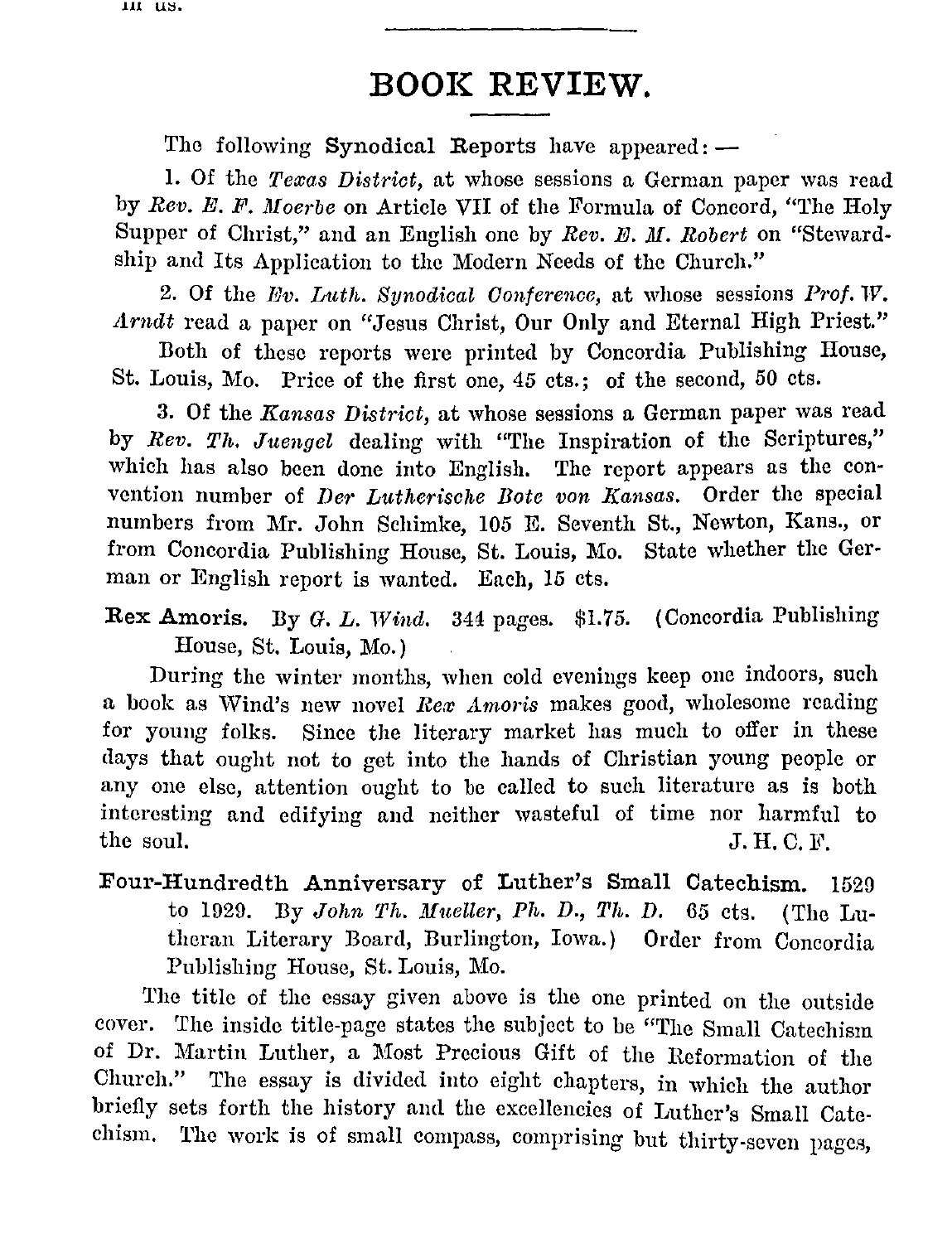but it appears in a make-up which may almost be called luxurious, there being five reproductions from the 1530 edition of Luther's Small Catechism; and the paper, printing, and binding are of a very attractive kind. Dr. Mueller summarizes well what the Lutheran Church and prominent educators have said in praise of Luther's Small Catechism. On account of its artistic appearance the book lends itself well for gift purposes.

Minutes of the 69th Annual Convention of the Augustana Synod of North America at Des Moines, Iowa. (Augustana Book Concern, Rock Island, Ill.)

In this publication, which really represents a formidable volume, the reader will find authoritative and complete information on the work of the Augustana Synod. The report proper comprises 353 pages, to which is added an appendix of about 150 pages containing statistical reports.

'fhe firm of *Johannes IIerrrnann, 7,wiokau, Saohseii,* has published the  $following: -$ 

1. Das Warten der Gerechten wird Freude werden. Kurze Betrachtungen fuer die Advents- und Weihnachtszeit. *Uartin Willkomrn.* M. 1.25. Dargeboten von

These are beautiful meditations on Scripture-passages for each day of the Advent season, including First and Second Christmas Day. We take pleasure in recommending this little collection to the brethren.

2. Luther und die Musik. Von *Dr. Karl Anton.* Dritte Auflage. M. 1.50.

This is a worthy discussion of the relation in which Luther stood toward music. The theme is an enchanting one, and the author has done his work admirably.

Allgemeines Gebetbuch. Herausgegeben im Auftrag der Allgemeinen Evangelisch-Lutherischen Konferenz (Lutherisches Einiguugswerk), Sechste, voellig neubearbeitete Auflage. M. 4.50. (A. Deichertsche Verlagsbuchhandlung [Dr. Werner Scholl], Leipzig, Germany.)

This is an important publication to which we should like to draw the attention especially of those brethren who are interested in collections of prayers. The book consists of two parts. The first offers prayers exclusively, namely, prayers for every day, for the great festivals of the Church, and for special occasions, situations, and afllictions. The second part is called *Kirchenbuch*. It contains the three Ecumenical Confessions, the Augsburg Confession (Articles I-XXI), Luther's Small Catechism, and, in addition, prayers that have to do with official acts of the Church, such as Baptism and Confirmation. An appendix contains prayers for the Church, the pastor, and missions. The make-up of the book is in keeping with its stately contents.

The Faith of Lutheranism. By *Dr. J,* L. *Neve,* Professor of History of Doctrine and Symbolics, Hamma Divinity School, Springfield, O. 20 pages.

This essay was originally read before the Pittsburgh Synod of the United Lutheran Church at Rochester, Pa., and afterwards published in the *Lutheran Church Quarterly*. The interest which it aroused and which, no doubt, moved the publishers to print and spread it in pamphlet form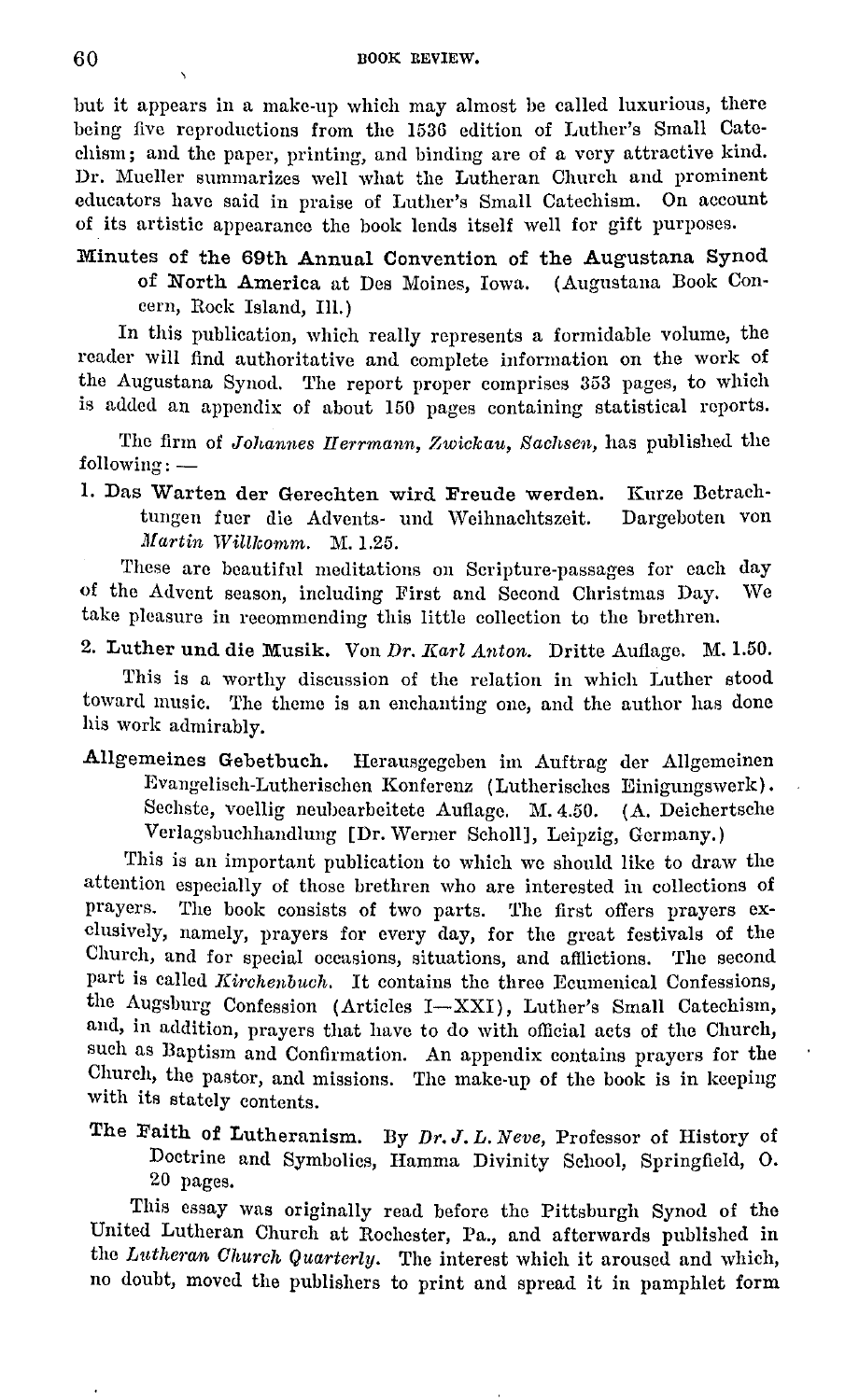is perhaps explained by the peculiar principles which the author champions. On the one hand, he manifestly endeavors to lead his readers to a deeper appreciation of the Confessions of the Lutheran Church, while defending his Church against the charge of "a stationary creed and of a stagnant theology." On the other hand, he takes the attitude that the "Church of Christ, if it is a truly living Church, will continue to grow *through a deepening of the comprehension of Scripture"* (p. 20). "This growth and *further development* must be on the foundations of the testimony of the apostles and upon the shoulders of our Fathers" (p. 20). "We look upon our Confessions as *guides. They are not necessarily the last word.* ... *Every age should try to make a contribution to further truth by a deeper understanding of Scripture.* In this way our dogmaticians *should develop from generation to generation.* We should not demand a *stagnant the- ·ology.* Dut all the sane development must be upon foundations laid in the ancient creeds and in the Confessions of the Reformation" (p. 10). "It is in the light of this Word that the Church of every age *must reexamine .lier confessional literature.* If **in** so doing she should gradually come to the conviction that *her religious experience has expanded and deepened to*  such an extent that she is ready for a restatement of the fundamental *truths of Christianity,* then there is in principle *no objection to such a step*" (p. 6). In view of these statements, in which the author champions emphatically that sinister thing which has wrought such untold havoc in the Christian Church, - Lehrfortbildung, - we can readily understand why his essay should excite so deep an interest **in** the Merger at this time. It points to a new way, which the Church with which the writer is affiliated, seems very willing to go, but which will ultimately spell disintegration and ruin. For *Lehrfortbildung,* in the last analysis, has but -one meaning, namely, *Lehrmnbildung;* or development of doctrine means ,destruction of the Dible doctrine. We to-day can hope for no such expanding and deepening of our religious experience that it will be necessary to restate the fundamental truths of Christianity. Our Confessions are so deeply imbedded in the Holy Scriptures that every "expanding" or ·"deepening" beyond them is tantamount to a departure from the Word of ·God. The attitude of the author towards the Confessions is fundamentally wrong. To a loyal Lutheran the Confessions of his Church are more than mere "guides"; they are the clear, pure, and unadulterated declaration of the doctrines of God's Word. It is for this reason that he subscribes to them not *quatenus*, but *quia*, and this as a conviction based upon careful, conscientious study of both the Dible and the Confessions. Only a Church ,so grounded can hope to outlast the dreadful onslaught of enthusiasm and Liberalism. A Church that looks forward to "development of doctrine" is on the road to Liberalism by way of denying the *sola Soriptura, sola gratia,* and *sola fide.* MUELLER.

The Family Service Book. 361 pages,  $5\frac{1}{2}\times8\frac{1}{2}$ . \$2.00. (The Board of Publication of the United Lutheran Church in America, Philadelphia, Pa.)

*"1.'he Family Service Boole* has been authorized by the Church [United :Lutheran Church] and therefore takes its place beside *The Common Ser- ·.vice Book* and other official publications to serve in fostering the devo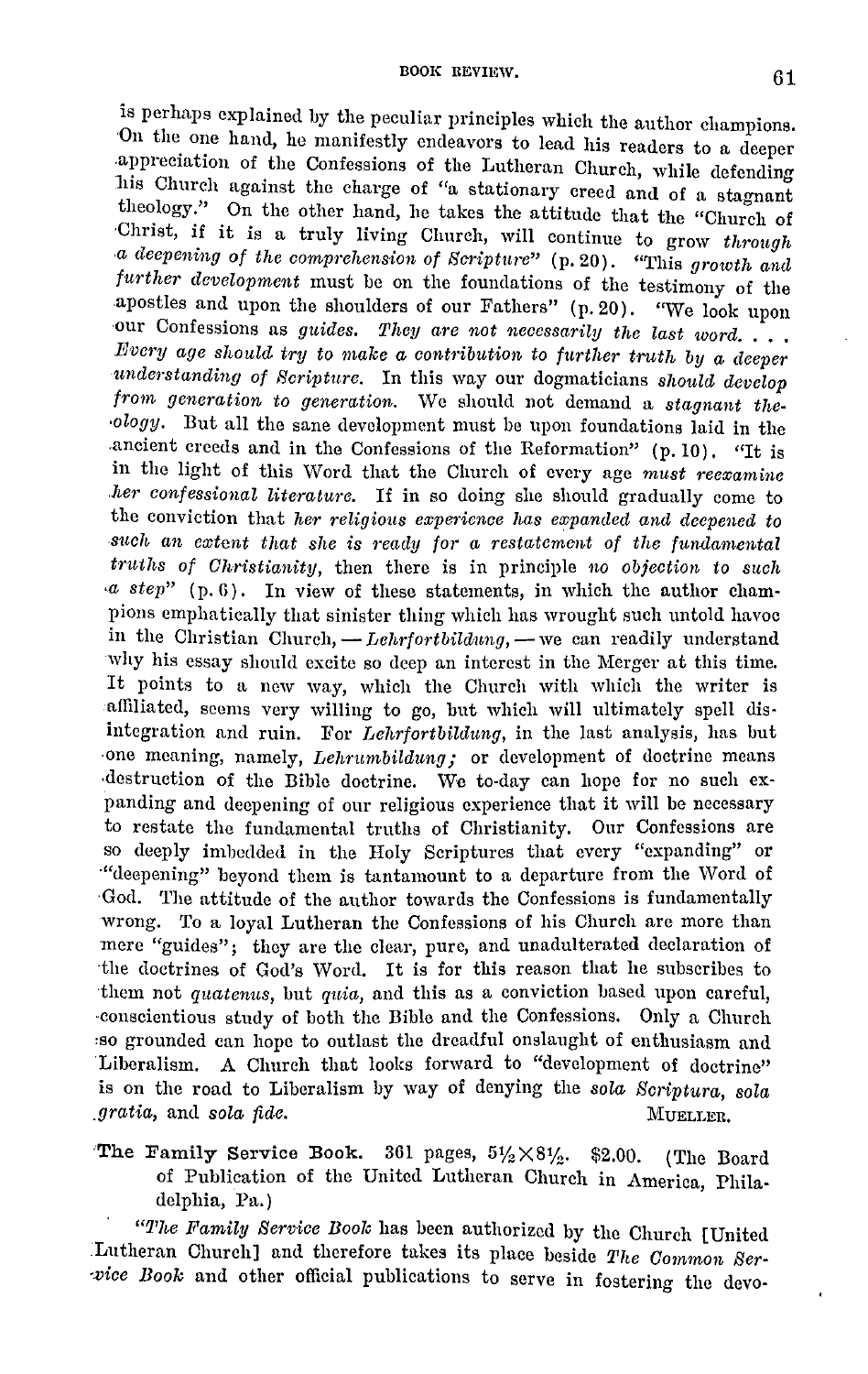tional life." In these opening words of the foreword the make-up and the purpose of this new book are stated. The departure which this new devotional book makes from similar books is that it provides a "complete form of service for each morning and evening of a week." That, however, is not altogether new, for Luther's Catechism, written in 1529, provides for such a service. There Luther says: "In the morning when you get up, make the sign of the holy cross and say: In the name of God the Father, Son, and Holy Ghost. Amen. Then, kneeling or standing, repeat the Creed and the Lord's Prayer. If you choose, you may also say this little prayer: 'I thank Thee, my heavenly Father, through Jesus Christ, Thy dear Son,' etc. Then go joyfully to your work, singing a hymn, like that on the Ten Commandments, or whatever your devotion may suggest." This, form in Luther's Small Catechism has been expanded in *The Family Service Book* by adding versicles and a Scripture-lesson. Scripture-reading, as a rule, ought not to be omitted when the household worships at the family altar; for it is through the Word of God that we are kept in faith. In *The Family Service Book* Scripture-lessons are abundantly provided for, one for each day, on the basis of the church-year, the topical structure being indicated by titles at the head of each week. The Scripturelessons are in most cases brief and are printed in full. Over one hundred prayers are given. J. H. C. F. prayers are given.

Not Slothful in Business. By *Herbert A. Bosch.* 208 pages,  $5\frac{1}{\sqrt{7}}\$ <sup>4</sup>+<br>\$1.75. (Doubleday Doran & Company Inc. Garden City N.Y.) (Doubleday, Doran & Company, Inc., Garden City, N. Y.) Order from Concordia Publishing House, St. Louis, Mo.

This is an excellent book. It strikes at the root of the financial trouble· in the Church. It treats the financial question in the light of the Scrip-It does not advise new methods, drives, money-making schemes, to relieve the financial situation, but, deploring the fact that some of these· things have found their way into the Church, it advocates the use of the Gospel as the motive power for all good works. Says the author: "Stewardship is not arbitrary church legislation. It is the logical reaction of the human heart to the touch of the divine Spirit. It is the resultant. consequence of conversion. It is the product of an evangelization; the spiritual compound, to borrow a chemical term, of the union of Christ with any human heart. It is the love of the heart for God, when the heart has come to recognize and realize the love of God for itself. The startingpoint of stewardship, therefore, is not the imperative 'Love God and Christ,' but rather the declarative 'He first loved us.' The conviction of this truth will engender our love to God in return, which will express itself in vital, vigorous, virile stewardship. 'Evangelism' or 'evangelization,' bringing. the riches of grace in Christ to man, making the salvation in Christ clearer day by day, must precede stewardship, which enlists the resources. of man in the service of Christ and expresses his gratitude for the salvation that is in Christ. Therefore, in its challenges to service the Church must observe this theological and psychological precedence. Martin Luther observes the proper sequence and makes plain the Christological basis and motive for stewardship, - when concerning faith in Christ he says: 'Who has redeemed me, a lost and condemned creature, purchased and won me from all sins, from death, and from the power of the devil; not: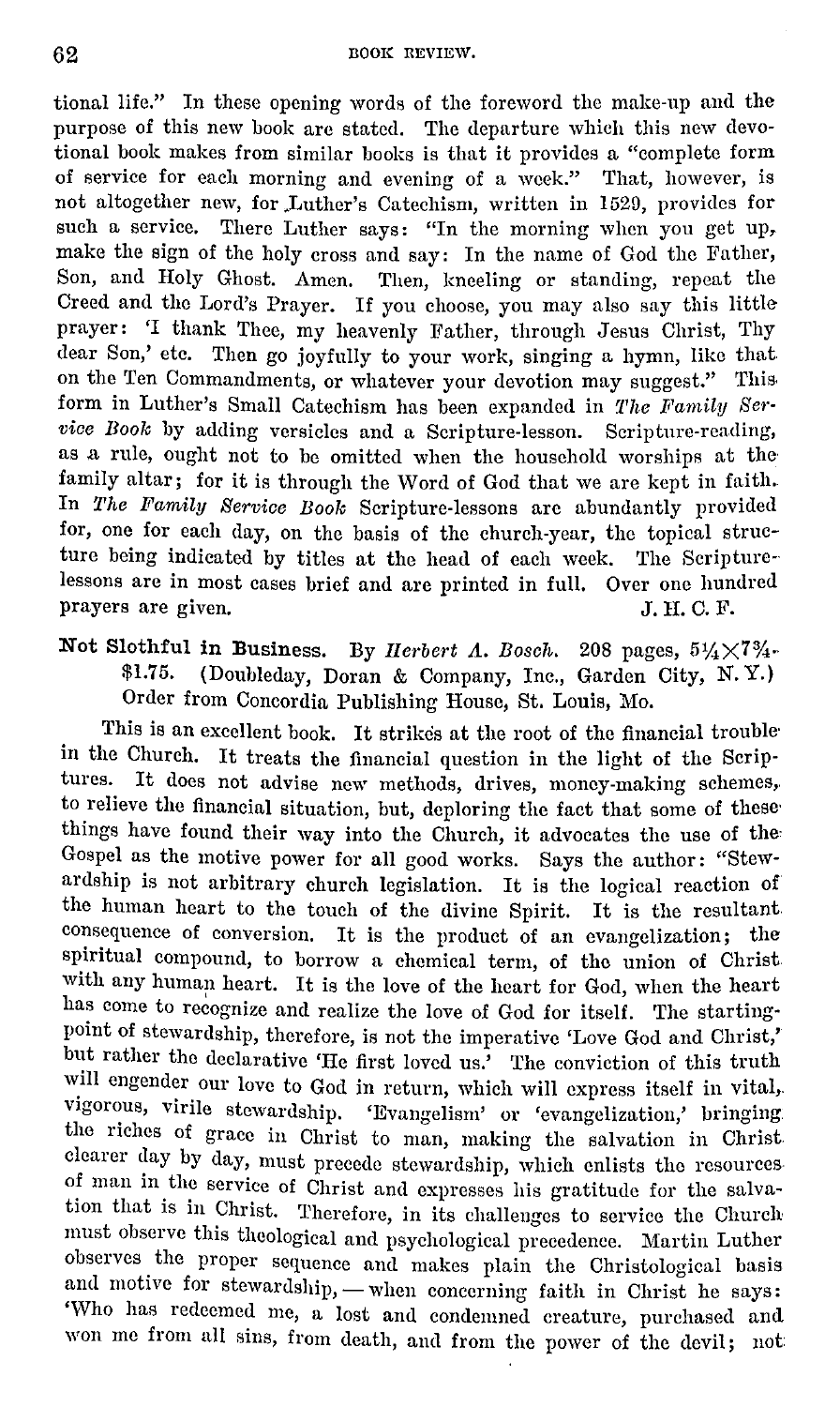with gold or silver, but with His holy, precious blood and with His innocent suffering and death, that I may be His own and live under Him in His kingdom and serve Him in everlasting righteousness, innocence, **and**  blessedness.' In this order, Christ's service to a believer becomes the basis of his service to Christ. If the Church very correctly summons its members to serve Christ and perform a labor **in** the vineyard as a part of their stewardship, it must make sure that the motives are clearly presented and understood, or its members will not respond to the call. And with the aversion among Protestants to indoctrination, with the abandonment in many pulpits of Biblical and evangelical preaching, with the haste and lack of preparation and instruction anent reception into church-membership, with the ostensible desire for quantity rather than quality in members, the Church may ask whether the motive for stewardship has been presented or overlooked, whether it has been emphasized as essential or mentioned as incidental in the plan of Christian living, whether 'the motive is causal or casual. The Church may well ask whether she is responsible for the little understanding at present of that inward urge which has always prompted Christian service, sweeping all things before it, and which still draws followers to-day to heroic achievement for Christ."

vVe heartily recommend the book not only to our pastors, but to our laity as well. The author of the book has correctly diagnosed his case and suggested the only remedy. His way is the Scriptural way, and that way, if followed, spells success. We must by the Gospel put more of the love of Christ into the hearts of our people; then they will also *show*  more love to Christ in their daily lives and will *prove the sincerity of their love* also by more liberal giving for the Lord's work. "The improvement of the soul is the soul of all improvement." Only the good tree brings forth good fruit, and even the good tree must be pruned and nourished.  $I. H. C. F.$ J. H. C. F.

The Case for Christianity. By *Clement F. Rogers, M.A.*, Professor of Pastoral Theology, King's College, University of London. 278 pages. \$3.00. (Harper & Brothers, Ltd., New York.) Order from Concordia Publishing House, St. Louis, Mo .

.As long as men will attack Christianity, there will be new books written in defense of it. In a subtitle, Professor Rogers calls his work "An Outline of Popular Apologetics"; but it is far more than that. It is written in a popular style, but every page proves that the author is a scholar who has read voluminously and meditated profoundly on the subject which he treats. The quotations alone make the volume worthy of a place in the pastor's library. But what gives the book its real value is the fact that it has grown out of the writer's experience in defending Christian truth. For many years the learned professor made it his business once each week to face the heckling crowds of infidels, secularists, evolutionists, atheists, agnostics, etc., in Hyde Park, London, and to answer with dignity, but with true missionary zeal, their criticisms of Christianity. This proved to him a school in which apologists usually arc not trained, a school of practical and applied psychology, in which he learned to think clearly, speak intelligibly, and argue convincingly. His arguments for the trustworthiness of Christianity, the spiritual significance of Christ, the moral